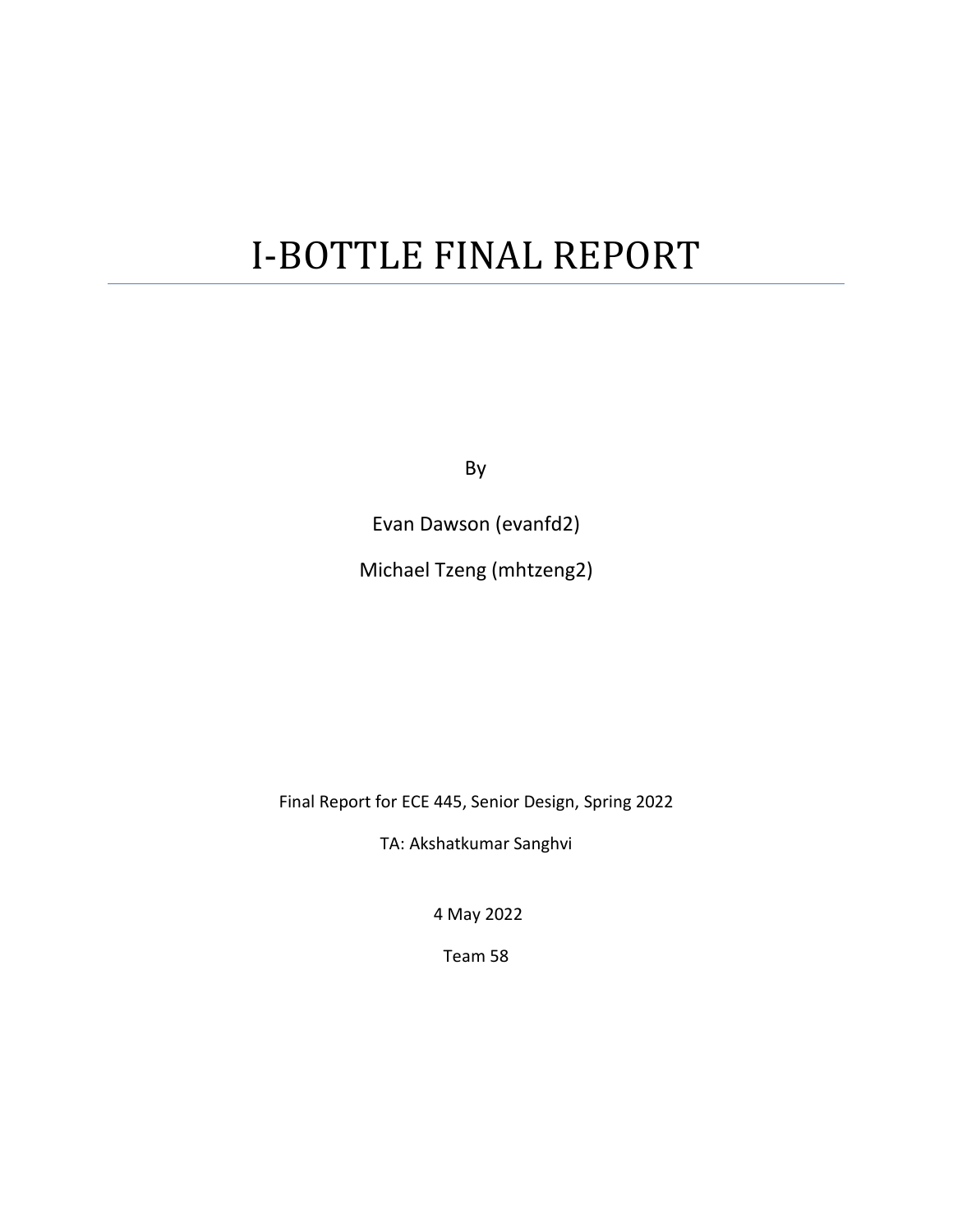## **Abstract**

The Induction Bottle, or I-Bottle, has been designed, tested, and implemented over 13 weeks to be a portable, easy to use liquid heating solution. A series of systems have been constructed to utilize magnetic induction technology with the goal of creating a dynamic magnetic field to excite a metal bottle and heat the liquid within. This bottle can be removed and taken with the heated liquid inside. Sensing modules and a custom-made PCB are responsible for monitoring the heat of the liquid, the heat of the bottle, and displaying the temperature data for the user to view. These systems connect to create a flow of power and data throughout multiple electronic devices.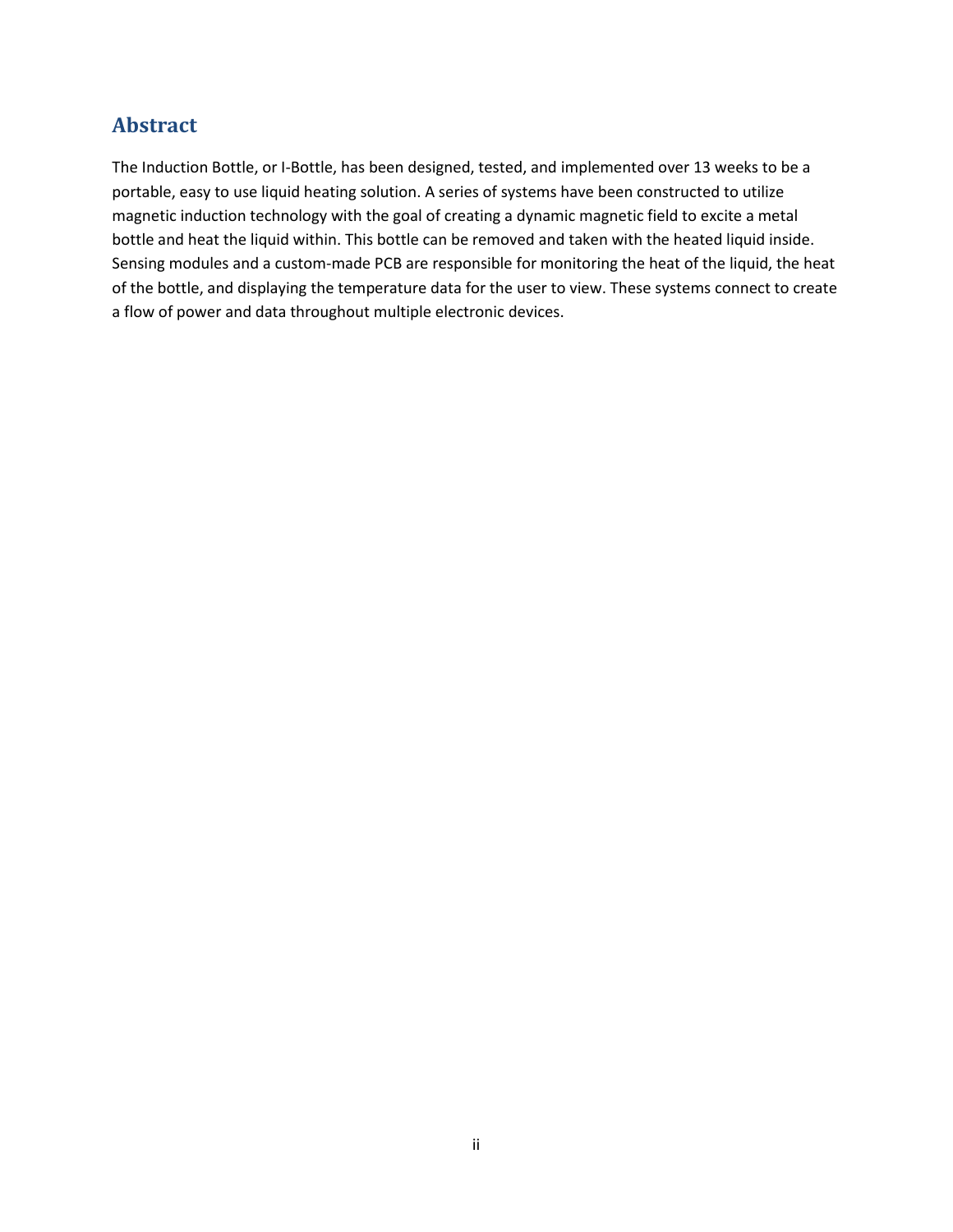# **Contents**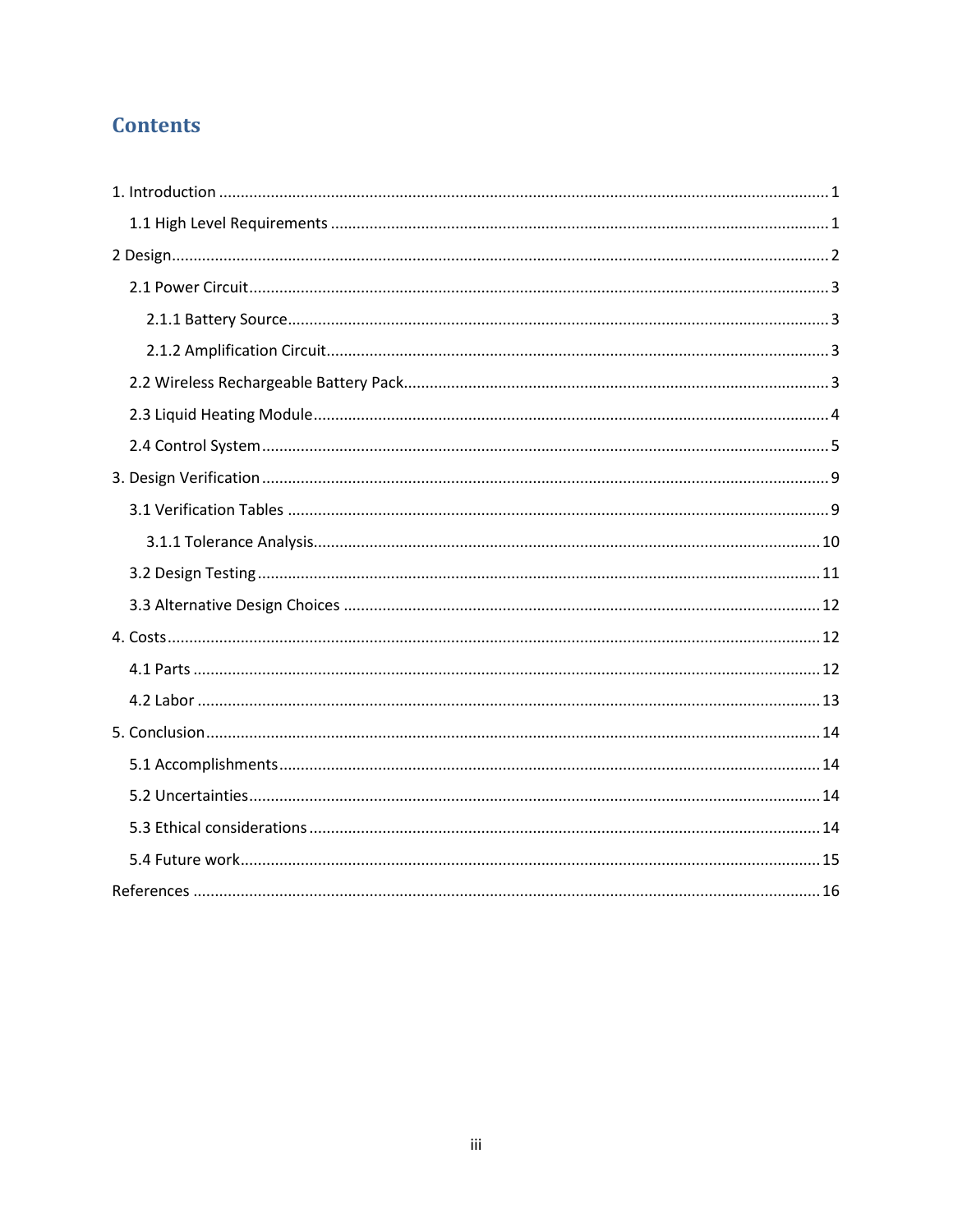## <span id="page-3-0"></span>**1. Introduction**

The I-Bottle is a system comprised of an induction coil that is powered by a 12 V car battery through a flyback converter, and a bottle with the outer layer of metal on the bottom two inches of the bottle removed. The liquid inside the bottle will be temperature monitored as well as temperature controlled by the user via a LCD screen and button pad respectively.

### <span id="page-3-1"></span>**1.1 High Level Requirements**

- (1) Design a device which utilizes magnetic induction to heat a liquid container and implement systems to measure the temperature, enable portability, and isolate the heat distribution of the device.
- (2) Create a custom PCB capable of implementing a control system to monitor the temperature of the I-Bottle components and override the system if the measurements reach dangerous levels.
- (3) House the system in a compact way to encourage the ease-of-use aspect of the design.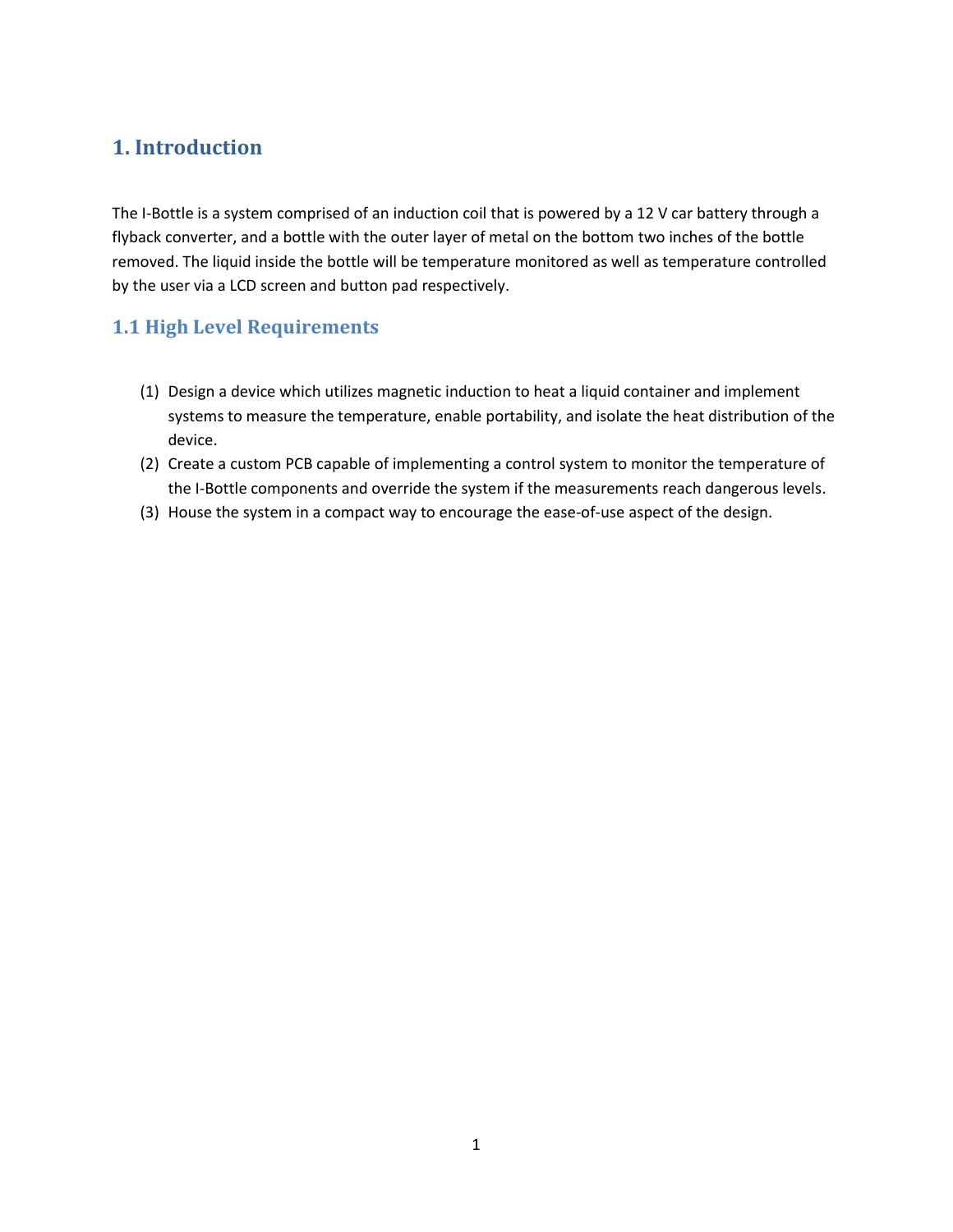## <span id="page-4-0"></span>**2 Design**

The block diagram in Figure 1 details the major systems we have developed, which include the induction system and the control system. Each respective system has subsystems which will be described later.



**Figure 1: Block Diagram**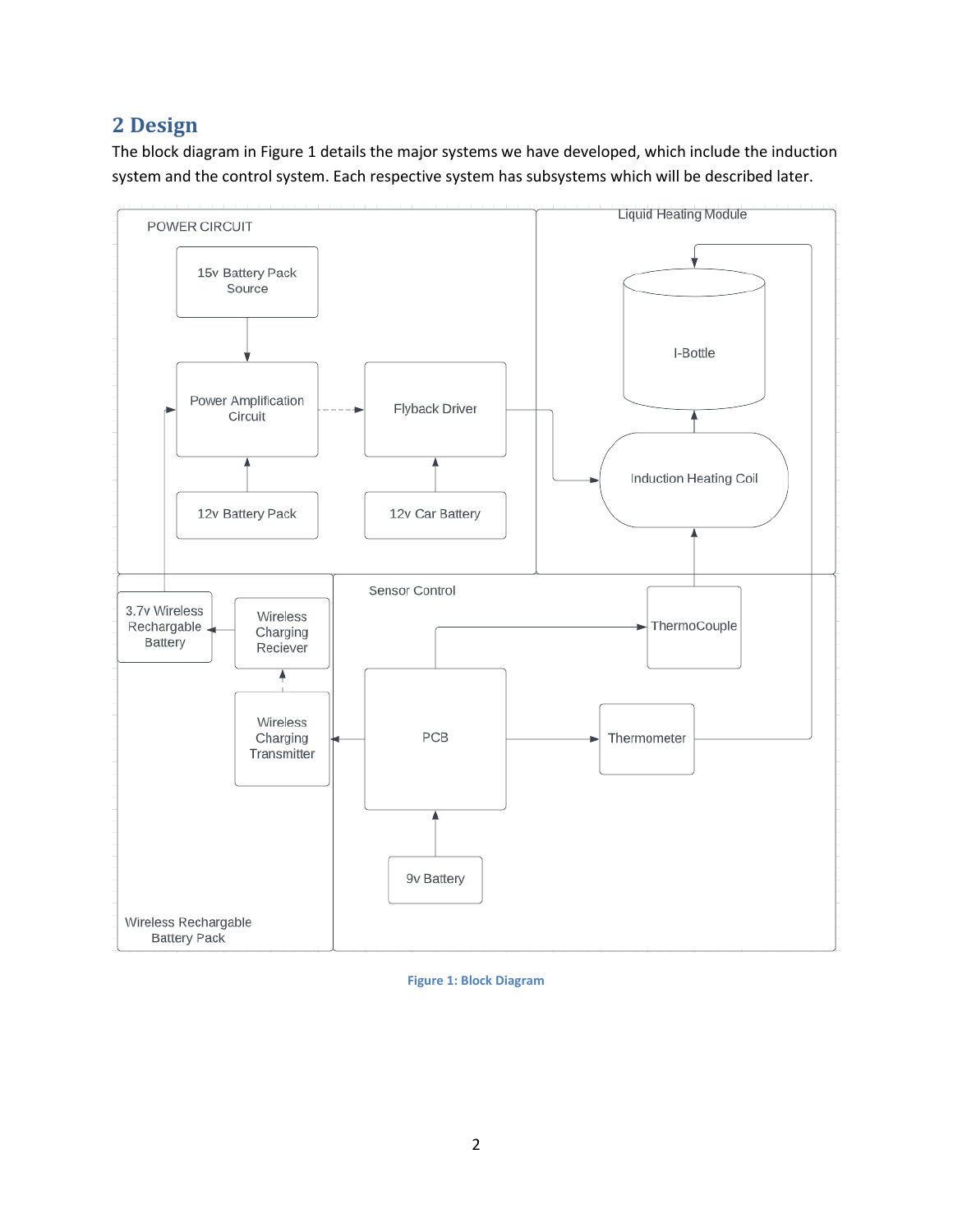#### <span id="page-5-0"></span>**2.1 Power Circuit**

To generate a dynamic magnetic field around the bottle, multiple components needed to be powered at variable voltages and a power circuit was designed to compensate. A main battery source was the central point of design. Ensuring all systems could run on as few sources as possible lead to a circuit responsible for distributing and regulating the voltages.

#### <span id="page-5-1"></span>**2.1.1 Battery Source**

The final project had one major hurdle when designing the power system; the Flyback DC to AC converter driving the magnetic field in the coil needed a high voltage, high current source. Multiple kinds of sources were tested, and while most of them burned out or couldn't properly supply the driver, a proper power source was eventually found. A 12 V car battery pack was used with enough current to properly power the flyback driver. Other sources considered include:

- 12 V Alkaline Battery Packs
- 9 V Li-ion batteries in series
- 3.7 V Li-Poly wireless rechargeable batteries
- Wireless magnetic induction wire pairs to send low voltage data signals (on/off)
- Combinations of these sources to power the custom PCB, sensors, and heat supply module

#### <span id="page-5-2"></span>**2.1.2 Amplification Circuit**

Using the sources listed above, a circuit was designed to distribute the voltages and route them to the different modules. Sadly, this idea was never fully implemented after multiple failed tries and redesigns. If the flyback converter was not as power hungry as it was, requiring a minimum of 12 V, 2.5 A and having maximum ratings of 48 V, 20 A, then these circuits would been more applicable.

While most designs died off, some of this work was implemented into the Custom PCB in Figure 6 in the power section. A series of voltage regulators attached to one of the sources powered the microcontroller and all of the integrated circuits, while a digital to analog converter was added to send signals towards this amplification circuit for analog communication with the microcontroller.

#### <span id="page-5-3"></span>**2.2 Wireless Rechargeable Battery Pack**

The original design had the induction coil, sensors, and other electronics running on Wireless Rechargeable, Lithium Polymer Batteries. These low voltage, small batteries had a variety of applications throughout design changes, but they served no purpose in the final design for the demo. Some applications included:

- A battery pack attached to the I-Bottle which would charge via magnetic induction when the system was inserted into the housing mechanism. This pack would power sensors, LEDs, and displays attached to the bottle.
- Using an amplifier circuit with Operational amplifiers and Bipolar Junction Transistors to power the induction coil all within the bottle. This would make it possible to maintain a constant, low magnetic field to keep the liquid heated. The recharge station would be an at home system with a traditional wall outlet adapter.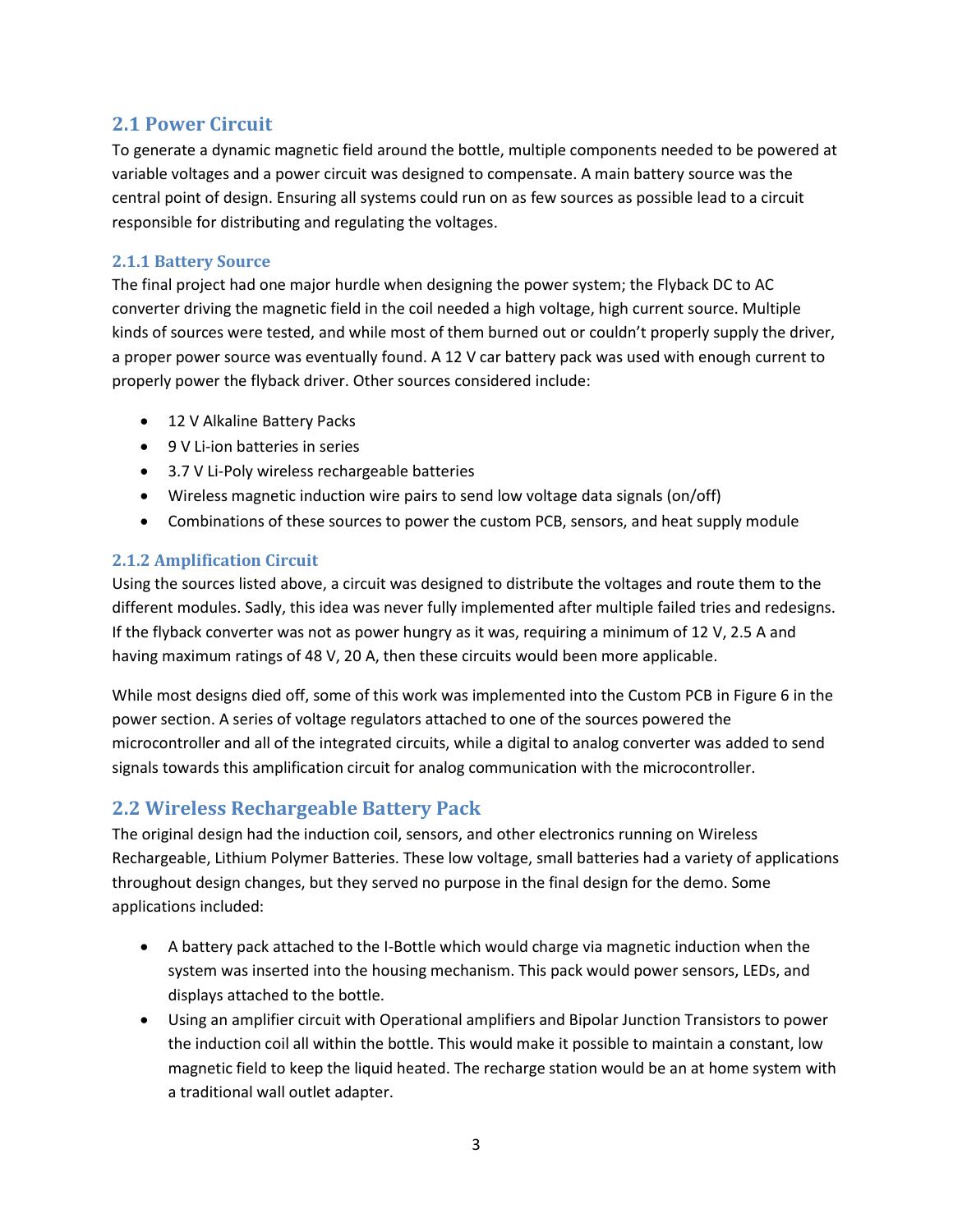• Powering the custom PCB and sensors on a wireless recharging device which would read the temperature data on the I-Bottle and be easy to pick up and use. The charging station would be powered by the same source as the induction heating coil and Flyback Driver, while the bottle would be a separate system that interacts independently with the sensor device.

#### <span id="page-6-0"></span>**2.3 Liquid Heating Module**

The liquid heating module is composed of the I-Bottle and induction heating coil. The I-Bottle is a modified vacuum insulated bottle with the outer layer of stainless steel removed on the bottom 2 inches of the bottle. This exposes only the inner layer of stainless-steel to the magnetic field generated by the induction coil. This results in the inside layer heating the liquid contained in the bottle, while ensuring the outside layer stays at a reasonable temperature to allow the user to pick up the bottle.

The liquid heating module requires signals and power from the control system and power circuit, respectively. Provided it is being controlled and powered, the induction coil will produce a magnetic field that focuses on the bottom of the I-Bottle, which is just the inner layer of the I-Bottle. This field will excite the electrons in the stainless-steel bottom and therefore heat the bottom of the bottle. This heat quickly transfers to the liquid contained in the bottle, thus heating the liquid.



**Figure 2**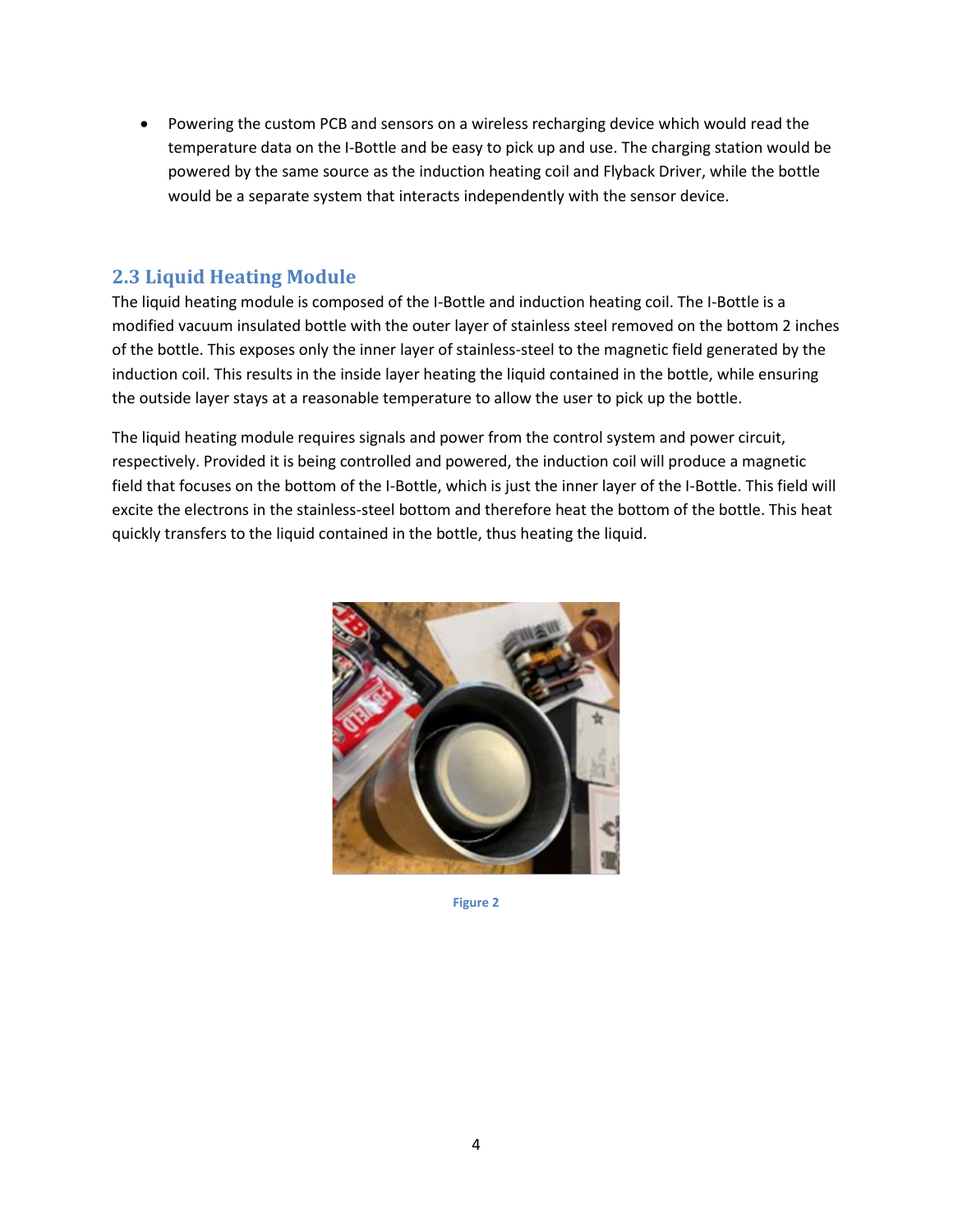

#### **Figure 3**

#### <span id="page-7-0"></span>**2.4 Control System**

When designing the control system, the main goal was to utilize user input and readings from our temperature sensors to control the power level of our induction system. We wanted to physically separate this block from the liquid heating module since we were dealing with liquids, which can easily damage electronics. On an abstract level, the control system itself has multiple subsystems which are all dependent on each other, making it logical to group these subsystems together into one major control system.

The control system simultaneously waits for user input and reads the current temperature of the liquid. The user input is the desired temperature of the liquid, and the sensor subsystems measure the current temperature of the liquid. Based on the differential between the desired and current temperature, the microcontroller will determine how much power needs to be routed to the induction coils to match the current temperature of the liquid to the desired temperature.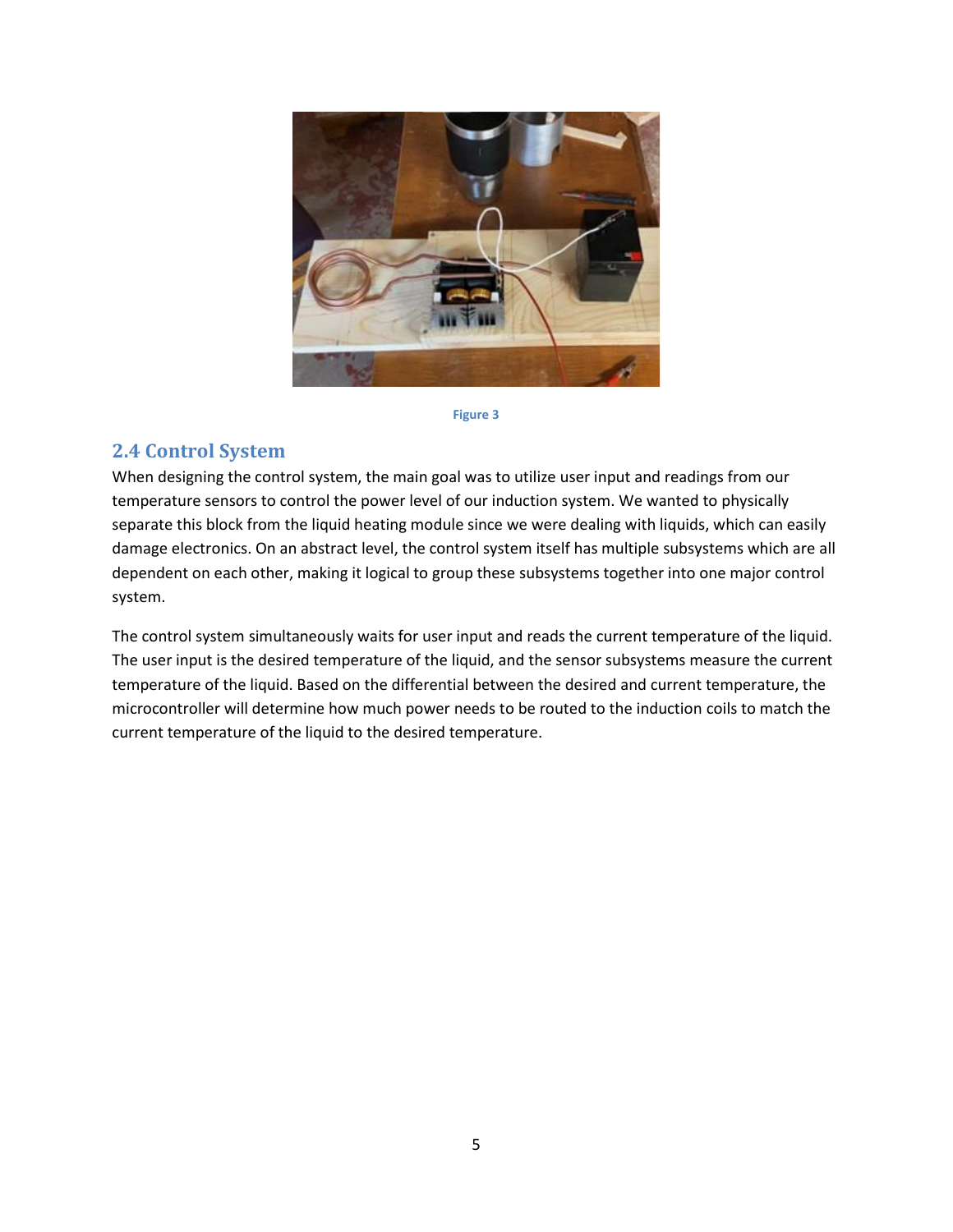



Figure 4 details a basic flowchart of our I-Bottle control system state machine. This basic state machine has five states: OFF, START, REST, HOLD, HEAT. This basic state machine has three main transitions, which include heating, cooling, and holding the temperature of the liquid.

The advanced state machine shown in Figure 5 is a more comprehensive and descriptive state machine that applies more specifically to our I-Bottle system. It describes our state machine relating more to the specific data that we will be receiving from our sensors and describes our system in 9 states rather than 5.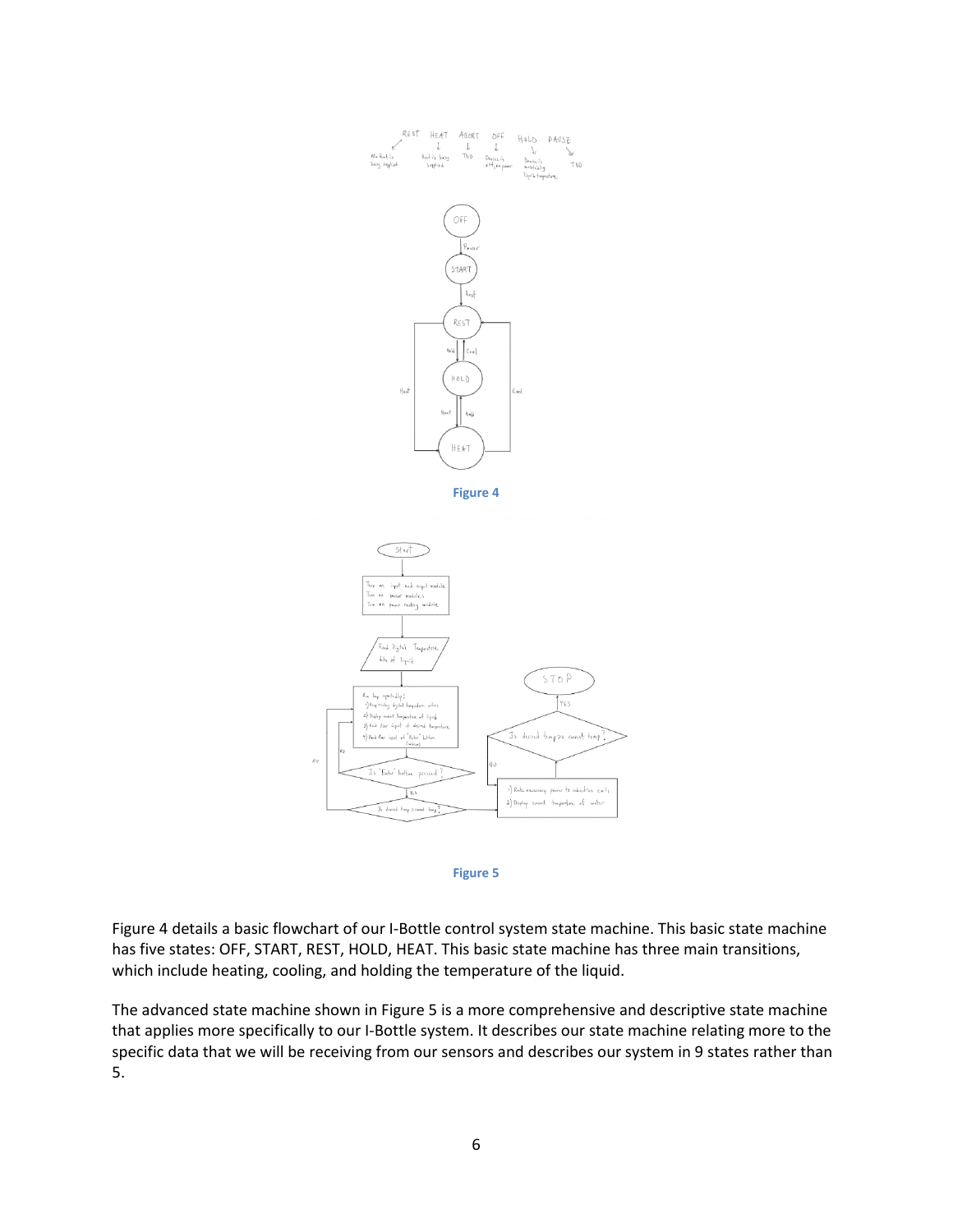The control system is comprised of 4 subsystems: power, sensor, user interface, and microcontroller, as shown in Figure 6. The power subsystem regulates the voltage and current being supplied by a 9 V battery to provide the necessary 5 V or 3.3 V our components require. The sensor subsystem reads temperature data from our liquid being heated and our induction coil to determine the current temperature of our liquid as well as ensure the coil doesn't overheat. The user interface subsystem reads desired temperature as user input from a button pad and displays the current temperature on the LCD for the user to view. The microcontroller subsystem is interconnected with the other three subsystems and requires a voltage regulator as well as a reset button.





Figure 7 shows the steps taken when planning the PCB board layout of components. These design choices were made based on the location of certain pins on the microcontroller as well as the location of important sensors such as the liquid temperature sensor and the thermocouple.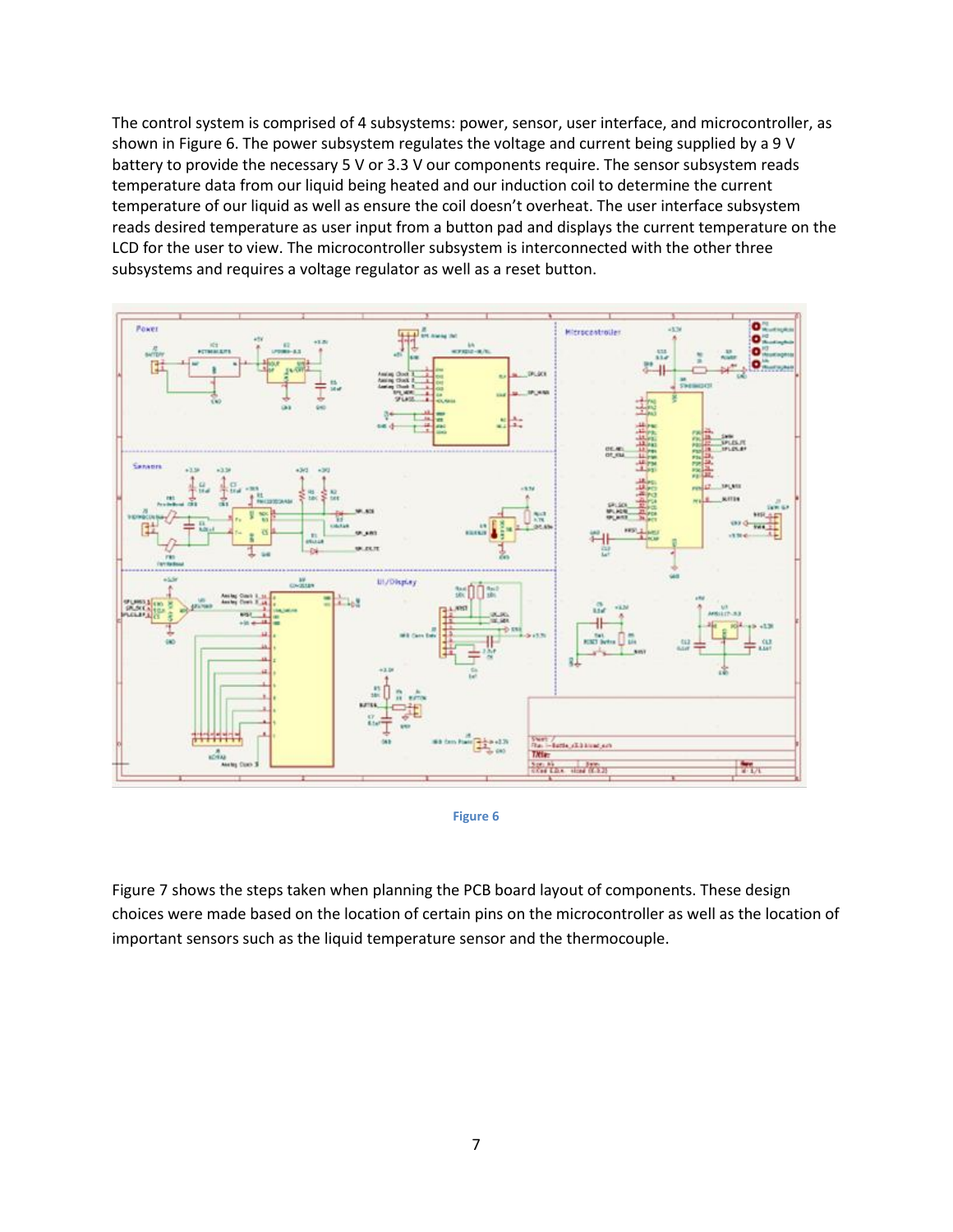

#### **Figure 7**

Figure 8 and figure 9 show the completed PCB design. Figure 8 contains tracks and Figure 9 shows only the components.



**Figure 8**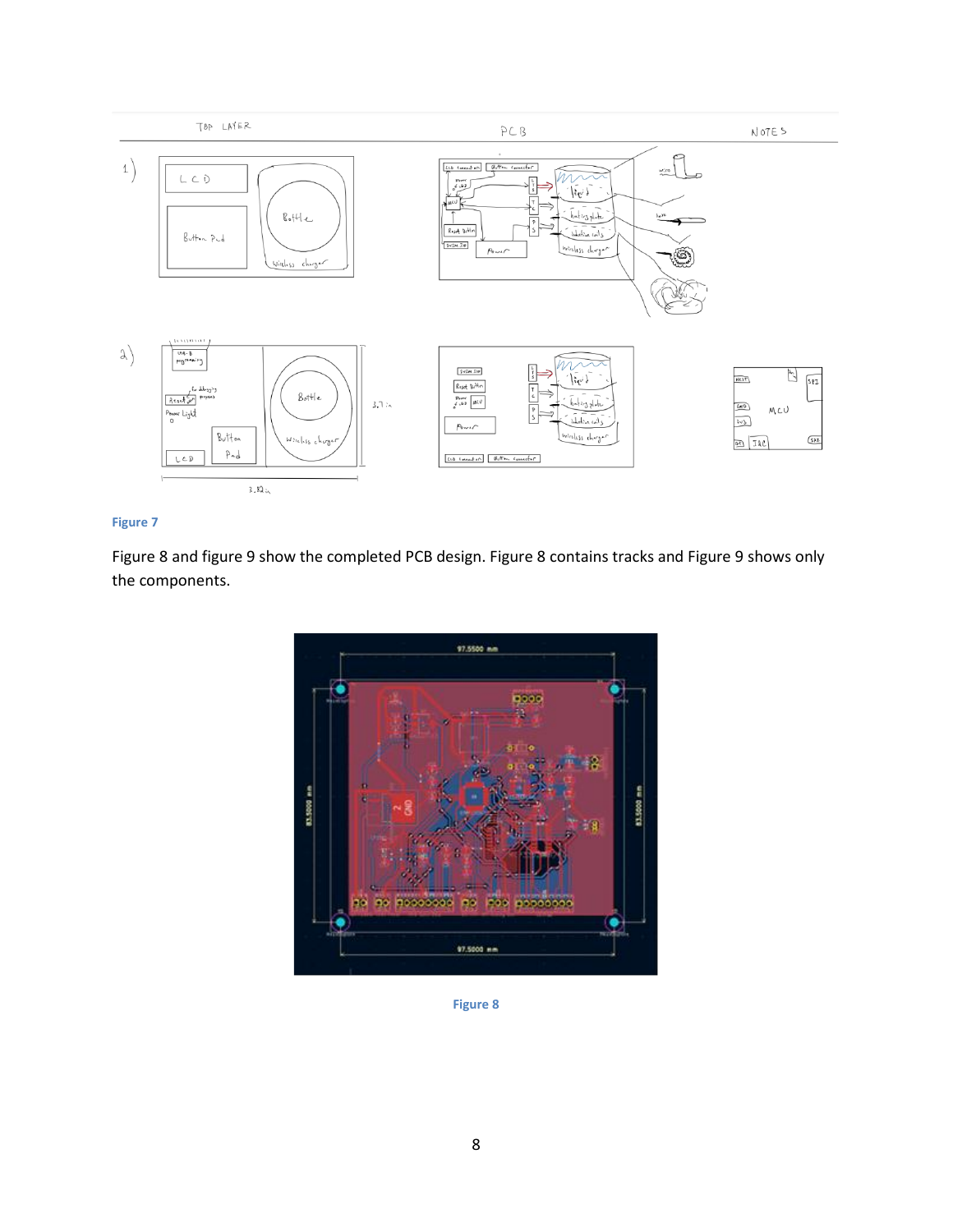

**Figure 9**

## <span id="page-11-0"></span>**3. Design Verification**

## <span id="page-11-1"></span>**3.1 Verification Tables**

|  | <b>Table 1 Control System Verification Table</b> |  |  |
|--|--------------------------------------------------|--|--|
|--|--------------------------------------------------|--|--|

| <b>Requirements</b>                           | <b>Verification</b> |                                  |
|-----------------------------------------------|---------------------|----------------------------------|
| A. Perform calculations with sensor data to   | a.                  | Simulate current and desired     |
| send current and desired temperature to       |                     | temperature situation to test    |
| LCD display                                   |                     | calculation of temperature       |
| B. Use calculated temperature differential to |                     | differential and ensure that     |
| route necessary power to heating coils.       |                     | sufficient power is supplied to  |
|                                               |                     | heating coils.                   |
|                                               | b.                  | Measure temperature of coils to  |
|                                               |                     | check that power supplied aligns |
|                                               |                     | with temperature of coils.       |

This RV table relates to our control system, more specifically our STM8S003K3 microcontroller. The DS18B20 liquid temperature sensor performed as expected, and properly read the temperature of the water in the I-Bottle.

#### **Table 2 Induction Heating Verification Table**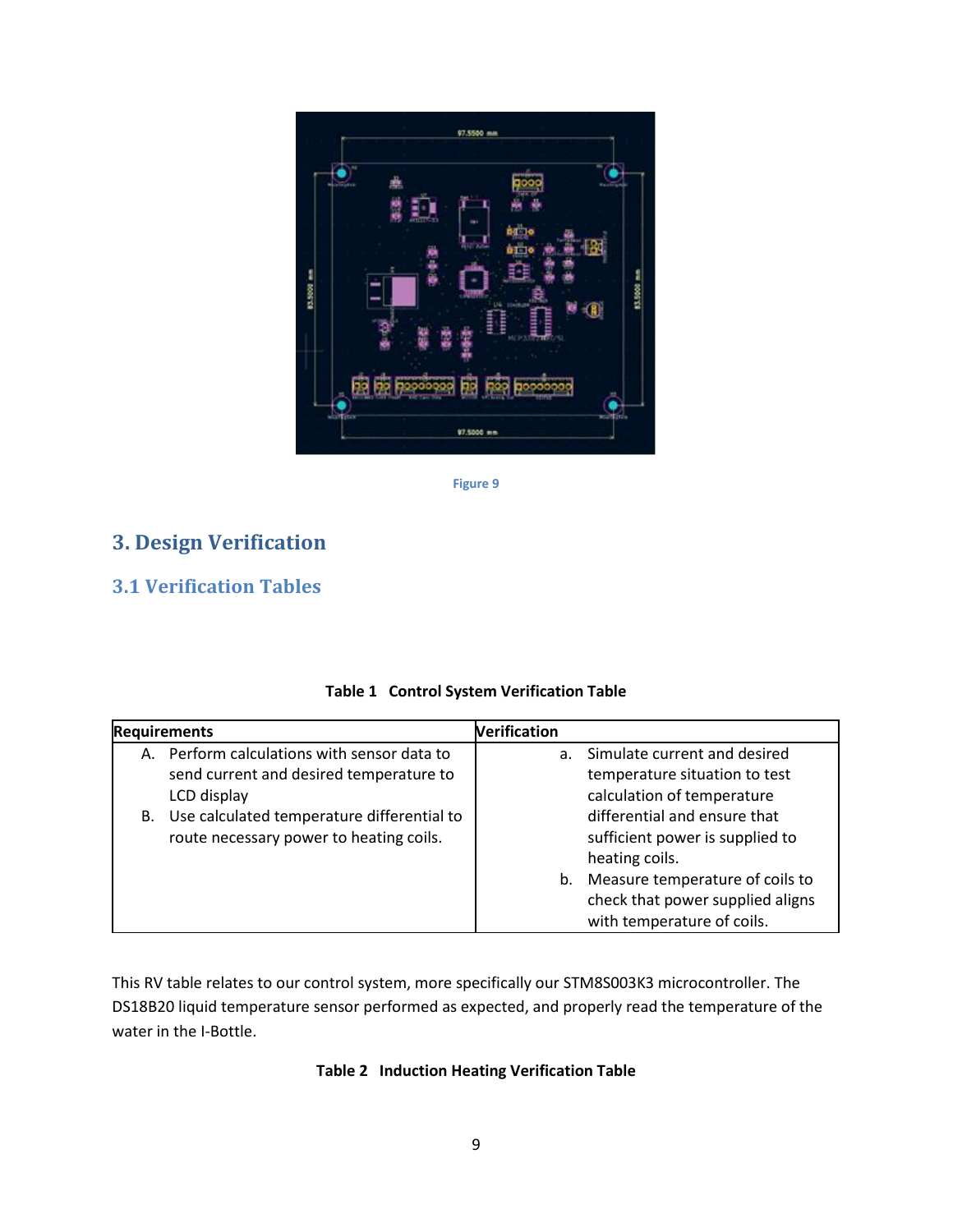| <b>Requirements</b> |                                                                                           |  | <b>Verification</b>                                                                      |  |  |  |
|---------------------|-------------------------------------------------------------------------------------------|--|------------------------------------------------------------------------------------------|--|--|--|
|                     | A. Use the Flyback converter to generate a<br>variable magnetic field and heat up the     |  | a. Measure temperature with Thermal Couple<br>and test if heat dissipates from the steel |  |  |  |
|                     | inner layer of the cup<br>B. Verify the heat transfers from the stainless<br>steel to the |  | b. Use the liquid temperature sensor to find<br>difference in temperature                |  |  |  |

|  |  | <b>Table 3 System Verification Table</b> |
|--|--|------------------------------------------|
|--|--|------------------------------------------|

|    | <b>Requirements</b>                                                                                                                | <b>Verification</b> |                                                                                                     |
|----|------------------------------------------------------------------------------------------------------------------------------------|---------------------|-----------------------------------------------------------------------------------------------------|
| А. | Interconnect the system and enable free flow<br>of power and data                                                                  |                     | a. Observe voltage readings and data outputs<br>between subsystems to ensure connections            |
| В. | Utilize heating and sensing technology<br>together to create a functioning system which<br>can control the heat flow to the liquid |                     | b. Use live temperature data and physical<br>observations to validate interconnected<br>subsystems. |

#### <span id="page-12-0"></span>**3.1.1 Tolerance Analysis**

| 12234445<br>SUEILEIBLOW HEAT<br>$E_{0} = 0.0340$<br>×<br>$\cup$<br>Δ<br>ö<br>ğ | Temperature<br>Chs5<br>[°k/°F]                                                                                                                                                                                                                                                                  | $P_{orbion}$<br>$k$ total<br>Mass<br>591                                                               | Steep<br>Time<br>[5]                                                          | Tea<br>Options<br>L.<br>other USES                                                    | Min Power<br>Required<br>[W](PIP)<br>Tron Room Teap   <b>*</b> In Water                                                              | Power<br>Output<br>$\lceil w \rceil(P_{out})$                                                                           | Power<br>Output<br>$L_{kW} \rbrack$ (P)<br><sup>4</sup> From Co.1s                                                                                              | Conclusions<br>Comments                                                                                        |
|--------------------------------------------------------------------------------|-------------------------------------------------------------------------------------------------------------------------------------------------------------------------------------------------------------------------------------------------------------------------------------------------|--------------------------------------------------------------------------------------------------------|-------------------------------------------------------------------------------|---------------------------------------------------------------------------------------|--------------------------------------------------------------------------------------------------------------------------------------|-------------------------------------------------------------------------------------------------------------------------|-----------------------------------------------------------------------------------------------------------------------------------------------------------------|----------------------------------------------------------------------------------------------------------------|
|                                                                                | Low Power<br>$L_{p}$<br>$T_0 = 333.15$ K<br>$7°0\mu$                                                                                                                                                                                                                                            | $P = 3 + 5P$<br>$-249$<br>S portions<br>$m_{\nu}$ = 130(s)<br>$m_1$ ; $\S$ , $u$ (8)<br>$m = 1427, 39$ | N/A<br>1.80<br>Constant<br><b>FLASS</b>                                       | Specialty<br>torian's<br>$-$ Gypkuro<br>$-Mate$<br>Mainten<br>Heat for all<br>Too 2HD | $\Delta T = 33.15^{\circ}$ k<br>$Q = 197952J$<br>$t_5 = 605$ or 00<br>$P = 3,399$ kW<br>$P_{\text{cent}}$ = $3 \text{ kWs}$          | Stanly State<br>$P_{Lp_{11}} = 1 \text{ kW}$<br>Low point."<br>Constant Output<br>Low Tamp Heating<br>$P_{out}$ : $3kW$ | 0.10.35<br>$P_{\text{max}}$ = $\alpha$ $P_{\text{c}}$<br>$P_c \frac{P_{\text{mid}}}{\sqrt{P_{\text{mid}}}}$<br>$P. = 3.86$ kW<br>$\bar{\rho}_c^{rd}$ : 8, 57 kW | Or must improve,<br>else we need<br>> 20 kw system<br>To maintain T1333"K<br>$P_c$ : $3$ kW $_{p_{max}}^{Lou}$ |
|                                                                                | $0.000 + 0.2588$<br>$T_0$ = 355.35°K<br>5180°F                                                                                                                                                                                                                                                  | $P = 2 + 5P$<br>13.49<br>& particula<br>$m = 1433.39$                                                  | 3 mins<br>$t = 1805$<br>$1 - 3$ mint<br>$A \in \mathcal{O}$ , U.O.<br>$k = n$ | $-6$<br>$-White$<br>$-Purple$                                                         | $47.55.36$ K<br>Q:330,517 J<br>$P = 1.836$ kW<br>20817,7<br>P .: 5,509 KW                                                            | $F_{L_{13}}$ = 2KW<br>Low Heat up<br>$P_{out}$ : 5 kW                                                                   | 0.505<br>$P_{c}$ : 48.10 kW<br>0.10.35<br>$P_c$ : 5, 71 kW<br>x<br>P. : 14.29 KW<br>0.20.5                                                                      | To maintain To 356 <sup>0</sup> K<br>$P_{c}$ = $5$ kW $tan$<br>fu test of<br>$P_{e}$ = 10 kW                   |
|                                                                                | Medium Heat<br>$T_{0} = 363.71^{\circ}$ K<br>5195°5                                                                                                                                                                                                                                             | $P = 1 + 5P$<br>24.33<br>8 partian's<br>$m_{11}$ 190(2)<br>(212.144)<br>$m+1393.69$                    | 30005<br>$t = 1805$<br>$2 - 3$ mins                                           | -Oolong                                                                               | $47 = 63.71$ k<br>$Q = 368, 316$ J<br>$P: 2.046$ KW<br>$t_5:1805$<br>$P_3:6.137$ KW                                                  | $P_{m_{13}} = 3.5 \text{ kW}$<br>Me i that up<br>$P_{out}$ $6 \, \text{kW}$                                             | $P_c: B R I 3 kW$<br>41036<br>P:7.14kV<br>$P: 17.14k$ W                                                                                                         | $T:3L3^o k$<br>P. : 7 kw Ned<br>to have up<br>$P_c = 12kW$                                                     |
|                                                                                | High Heat<br>$H = \{50, 100\}$<br>$T_{D}$ : 373.15 <sup>°</sup> k<br>$\pi\otimes\mathfrak{l}\otimes^{\mathcal{O}}\mathsf{F}$                                                                                                                                                                    | $P = 31 +50$<br>$-5.5.09$<br>3 portient<br>$m_{12}$ +13 (i)<br>$f312 + 4m$<br>0.51400.9                | 5 <sub>max</sub><br>4.33005<br>$3 - 10$ mint<br>$k=11.74$<br>次のヒーもの日5         | - Block<br>$-P_{u-}$ erh<br>$-He-ba1$<br>$-Rosubus$<br>. Coilez                       | $\Delta T: 73.15^{\circ}$ K<br>$Q = 438, 483, 5$<br>P:1438kW<br>$t_1:3005$<br>$P_{\alpha}$ = 7.141 KW                                | $P_{H_{13}}$ = 3.0 kW<br>High Heat up<br>$P_{\text{out}}$ = 7 kW                                                        | 0.10.5<br>$P_2$ : $1.5$ IHKW<br>x 10.55<br>P, 53.57kW<br>$P_c$ : 20 KW                                                                                          | $T:373^o k$<br>P. : 9 kW High<br>to bant up<br>$P_{1}15kW$                                                     |
|                                                                                | Max Heat<br>overele<br>$\tau_t$ > $\mu_0$ o <sup>o</sup> k<br>$-160^{\circ}F$<br>$T_0 = 300^{\circ}$ k (er)                                                                                                                                                                                     | P5N/R(315P)<br>$+2.49$<br>3 pachines<br>$170.2/100^{10}$<br>$P^3/m+n^{1.05}$<br>m < 1500 mL            | N/A<br>$E_{x}$ <15<br>Turnsil<br>System<br>$f = 1$                            | N/A<br>All Tech<br>Queride                                                            | $14712100^0k$<br>$Q: \mathcal{C}_2, 376.40^9 +$<br>Eatra Heat in<br>water Disipitis<br>P:OW<br>$P_0 = 10.46$ kW                      | $P_{0_M}$ = Ow<br>givide it<br>$P_{\text{out}}$ = 10 kW                                                                 | 0.10.5<br>$P: O530$ kw<br>0.5032<br>P: O KN<br>$P.738.57$ kW                                                                                                    | Output power<br>$P_{e}$ = 0 $w$<br>excess Energy<br>$E_{c1}627,615$<br>Orerido pomer<br>Po <sup>s</sup> 30kW   |
| of His<br>co<br>×<br>$\mathbf{H}$                                              | T. Curriet Temperature<br>To Desired Temperature my nuss of the leases<br>$\widetilde{\tau}$ : Temperature Control Signal $\Delta T$ : $T_0$ - $T_0$<br>$\bar{\tau}$ = $\tau_{\text{cool}}$ $\tau_{\text{sc}}$ $\tau_{\text{out}}$ $\tau_{\text{tot}}$ = 300° k s $\tau_{\text{a}}$ < 373,15° k |                                                                                                        | What I men's a mind a settlement                                              | p:portions [tsp]/[g]                                                                  | Haptillag P & Q Heat to relate water tempo<br>$m = P(m_{m} + m_{n})$<br>¥<br>of : Effectioney of Heating Coils<br>$9.25\%$ Currently | Storp front<br>Cuittent Copperty of workersult sull                                                                     | $m Cw \Delta T$                                                                                                                                                 | W)<br>P:Power -Ishephone<br>P. P W/ Shoolard told/5                                                            |

**Figure 10**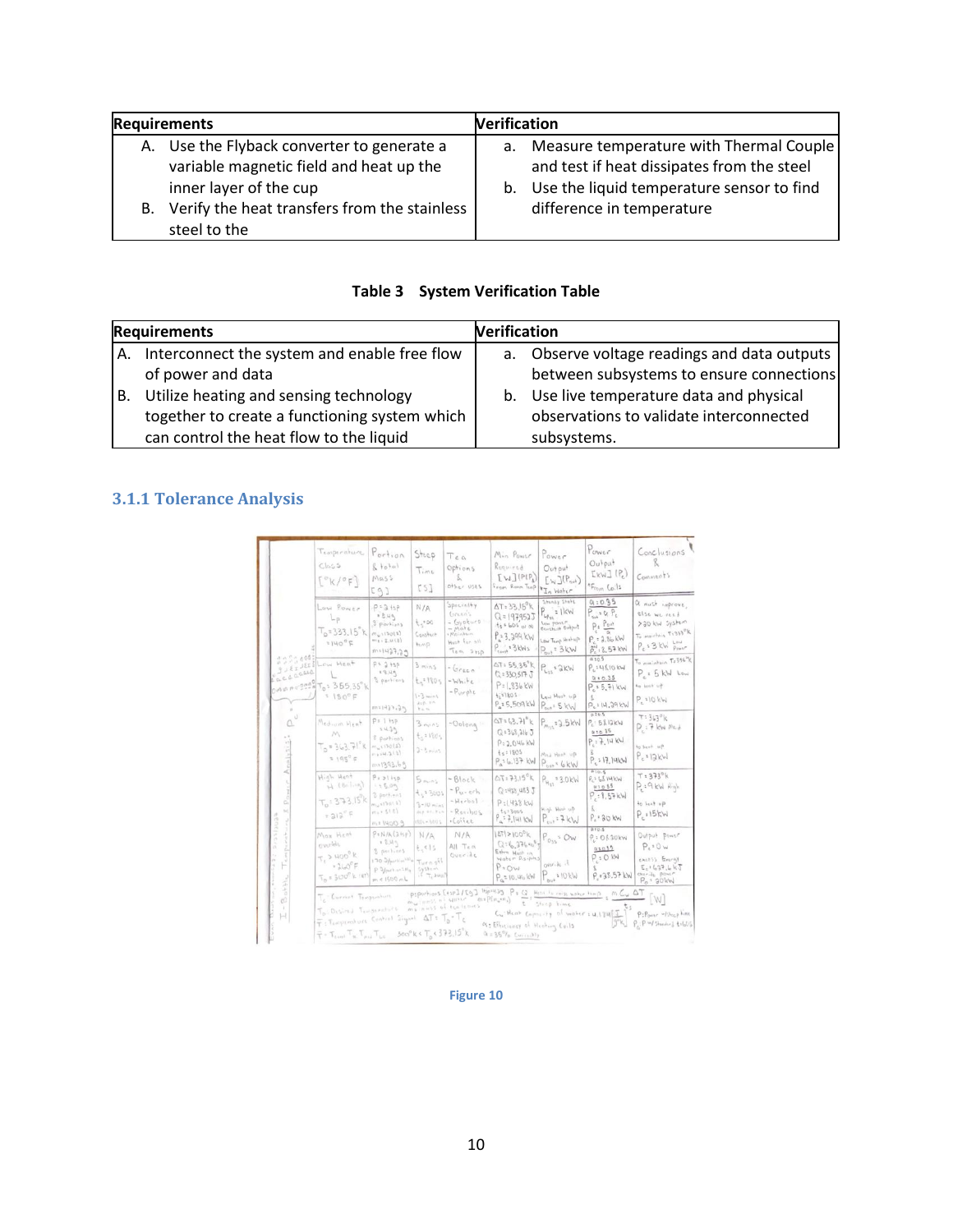#### <span id="page-13-0"></span>**3.2 Design Testing**

Figure 10 details the readings taken by the DS18B20 sensor as it was placed in the water being heated and then removed. The x axis represents time, and the y axis represents temperature in Fahrenheit. As you can see, the temperature rises at a consistent rate until the sensor is removed from the heat and then begins to drop at a consistent rate as well.



**Figure 11**

The thermocouple was supposed to be integrated into the project but due to PCB complications, it ended up not functioning properly. If it were to be integrated, the thermocouple would have measured the temperature of the induction heating coils to ensure they stayed below a maximum temperature threshold. The LCD screen was also supposed to be integrated into the project but failed to function correctly. If properly integrated, the LCD would have displayed the current temperature of the liquid in the I-Bottle. The LCD was tested with an Arduino microcontroller and displayed sample text. Finally, the button pad, if properly integrated, would have allowed the user to manually input the desired temperature of their liquid, resulting in the necessary power being routed to the induction coils to match the current temperature to the desired temperature.

To test the power electronics and heating module, a multimeter was used to measure voltages along the electricity pathway. The sources were tested directly to ensure the voltages had not dropped and cells had not burned out. The ICs were tested across different pins relative to ground, and the voltages were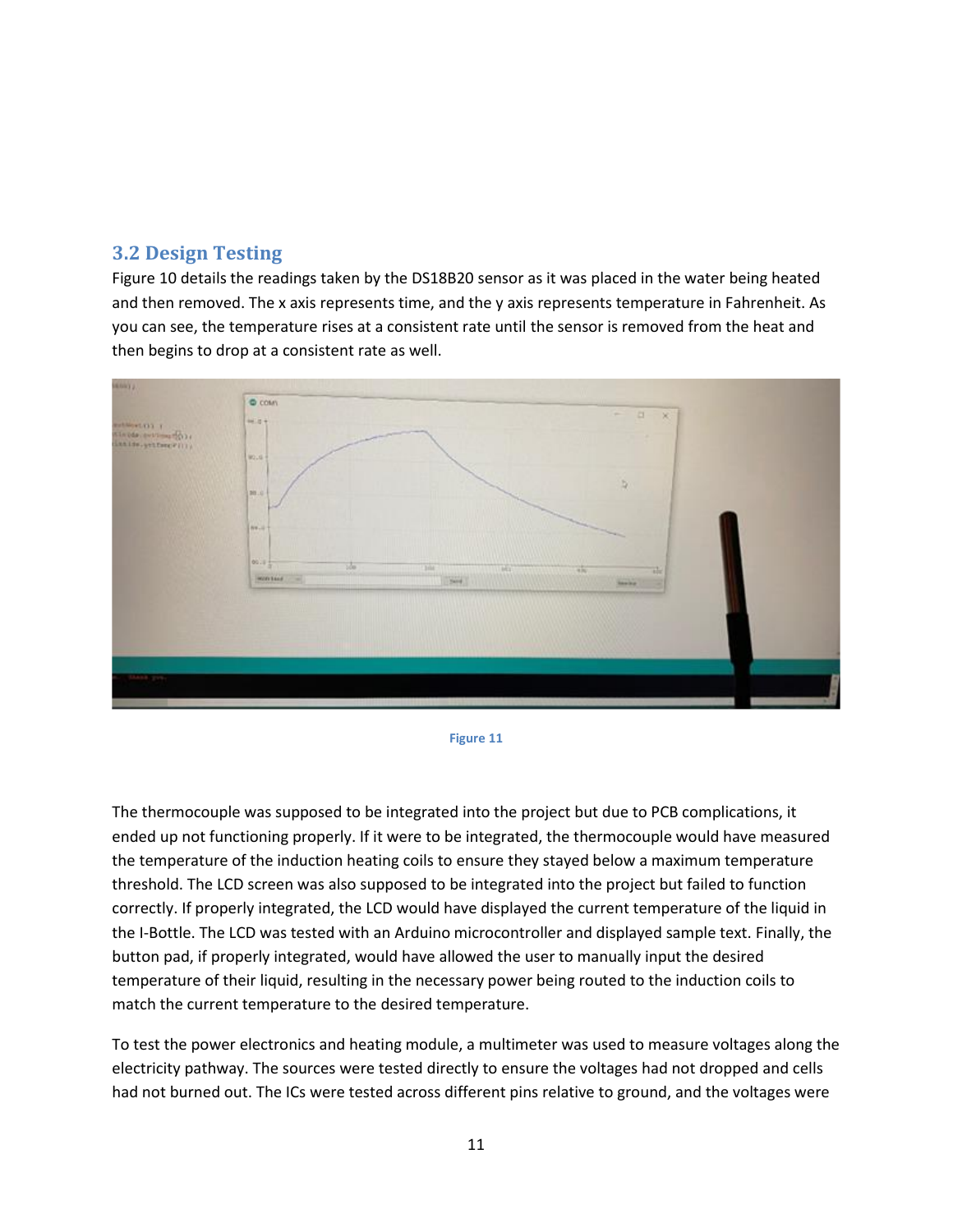calculated and checked against measurements. In the end, all testing was done by measuring the heat transfer from the coil through the bottle and to the liquid, as seen above. While the power electronics designs are great for future implementations, they sadly did not make it into the final project for the demonstration and presentation.

#### <span id="page-14-0"></span>**3.3 Alternative Design Choices**

Alternative design decisions include integrating batteries into our liquid heating module, allowing the bottle to operate independent of the base plate that houses our power circuit and control system. Physically, this describes a bottle with a battery and miniaturized induction system that can maintain the temperature of whatever liquid it is holding. To summarize, this alternative design option is a more portable and contained object that still meets the requirements that our current design does.

## <span id="page-14-1"></span>**4. Costs**

#### <span id="page-14-2"></span>**4.1 Parts**

| <b>Component name or Number</b>                     | Quantity       | <b>Price</b> |
|-----------------------------------------------------|----------------|--------------|
| 3245 Thermocouple Type-K                            | 1              | 9.95         |
| MAX31855 Thermocouple-to-Digital Converter          | 1              | 7.76         |
| DS18B20 Waterproof Thermometer                      | 1              | 9.95         |
| NHD-C0220BiZ LCD display 20x2                       | 1              | 13.49        |
| 27899 Parallax 4x4 Matrix Membrane Keypad           | 1              | 9.95         |
| CD4051BM Single 8 Channel Analog Mux/DeMux          | 1              | 1.13         |
| STM8S003K3 MCU                                      | 1              | 2.13         |
| AMS1117-3.3 1A Low Dropout Voltage Regulator        | 1              | 2.12         |
| MC7805CD2TG                                         | 1              | 0.82         |
| LP2985-3.3 150 mA, Low-Noise, Low-Dropout Regulator | 1              | 1.06         |
| MCP3302 Quad Channel SPI Interface                  | 1              | 5.56         |
| ADS7868 ADC                                         | 1              | 2.06         |
| MFBW1V2012-801-R Ferrite Bead                       | $\overline{2}$ | 0.1          |
| polarized 10 uF cap                                 | $\overline{2}$ | 0.72         |
| 1 uF capacitor_smd                                  | $\overline{2}$ | 0.18         |
| 2.2 uF capacitor_smd                                | 1              | 0.19         |
| $0.01$ uF == 10 nF capacitor_smd                    | $\overline{2}$ | 2.01         |
| 10 uF capacitor_tantalum_smd                        | $\overline{2}$ | 0.85         |
| 0.1 $uF == 100$ nF cap                              | 6              | 0.29         |
| 1N4148 diode tht                                    | 2              | 0.1          |
| Ferrite Bead 1 uH inductor SMD                      | $\overline{2}$ | 0.41         |
| 10k resistor                                        | 6              | 0.16         |

#### **Table 4 Project Cost**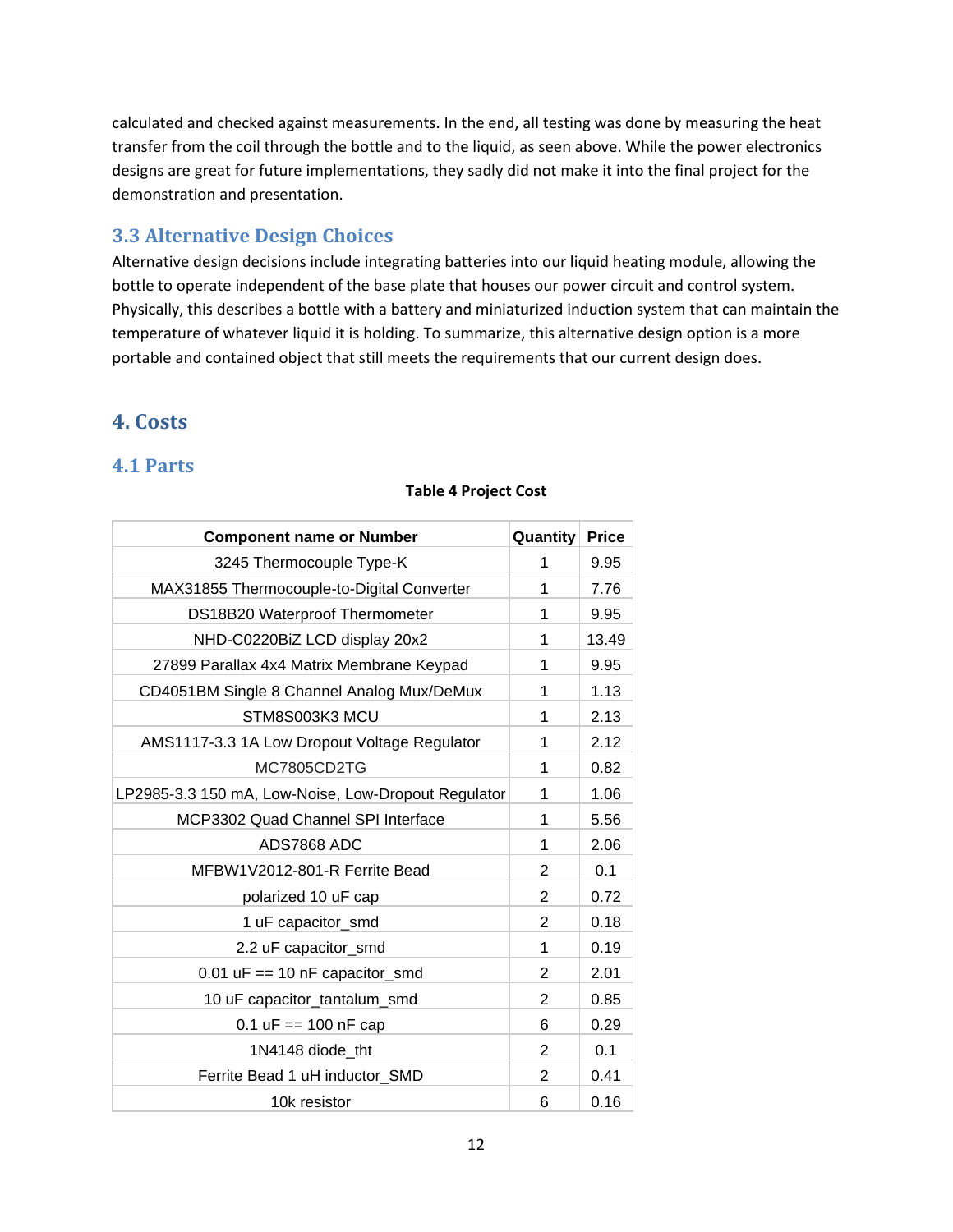| 1k resistor                                | 2 | 0.42   |
|--------------------------------------------|---|--------|
| 4.7k resistor                              | 1 | 0.46   |
| LED_SMD                                    | 1 | 0.61   |
| Qi Wireless charging transmitter           | 1 | 26.95  |
| Wireless Recharging Battery 3.7 V 2500 mAh | 1 | 14.95  |
| Wireless Recharging Battery 3.7 V 1200 mAh | 1 | 9.95   |
| <b>Induction Heating Board Module</b>      | 1 | 33.91  |
| Qi Wireless Charging Reciever              | 1 | 14.95  |
| Qi Wireless Charging Pair                  | 1 | 9.95   |
| <b>Battery Charging Module</b>             | 1 | 6.95   |
| TOTAL                                      |   | 190.09 |
|                                            |   |        |

## <span id="page-15-0"></span>**4.2 Labor**

Cost = \$40/hour \* 10 weeks \* 10 hours/week \* 2 people \* 2.5 = \$20,000.00

Cost / person = \$40/hour \* 10 weeks \* 10 hours/week \* 2.5 = \$10,000.00

Machine shop hours cost:

 $Cost = $40/h$ our  $*$  2 weeks  $*$  5 hours/ week  $*$  2.5 = \$1000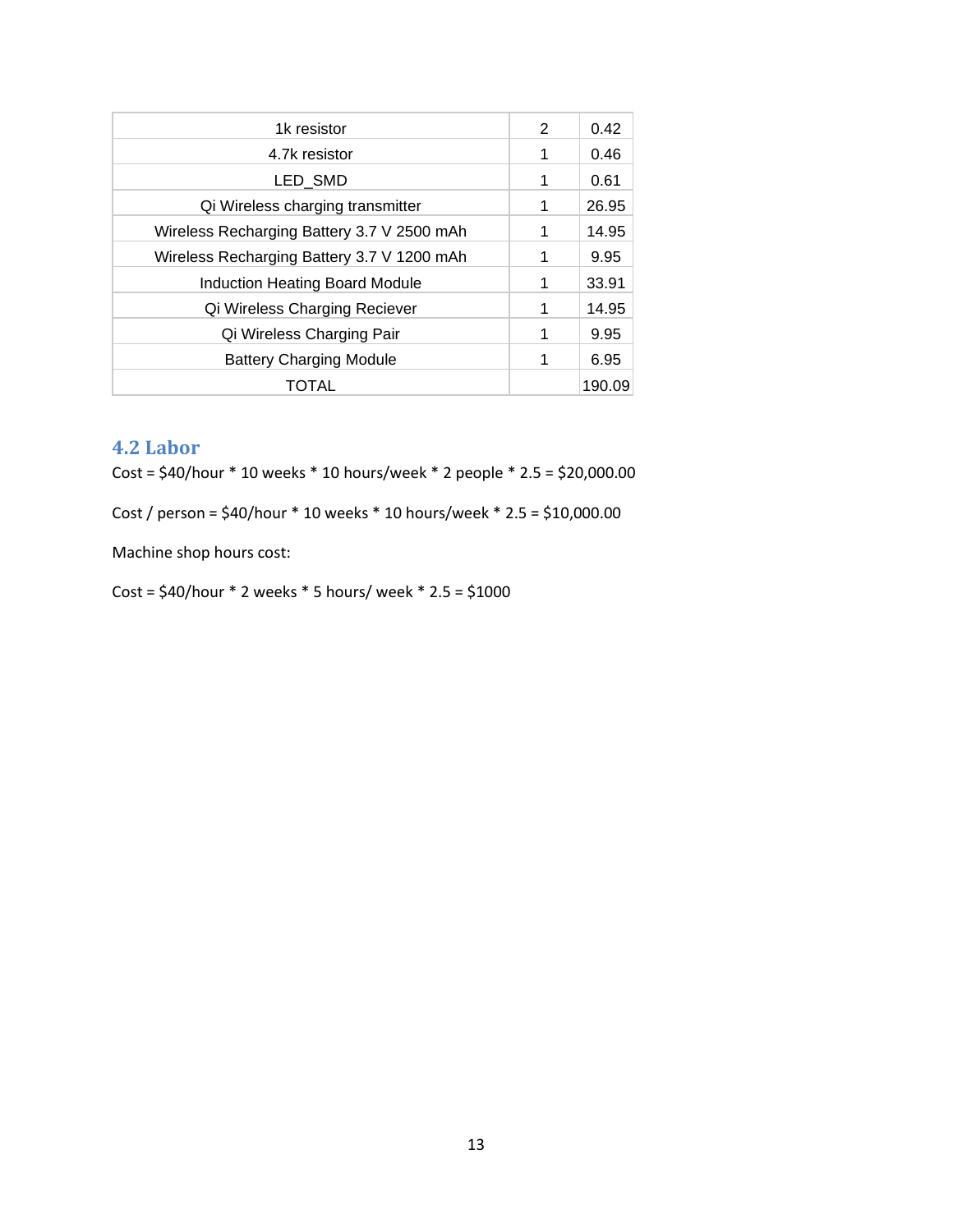## <span id="page-16-0"></span>**5. Conclusion**

To summarize, the I-Bottle has functionality. The bottle heats up with induction technology and can display the temperature of the liquid inside the bottle. Our PCB would have allowed the bottle to function independently without an external device, but due to complications we resorted to using an Arduino microcontroller to measure the temperature of the liquid.

#### <span id="page-16-1"></span>**5.1 Accomplishments**

- 1. We found a proper power supply that could provide the necessary voltage and more importantly amperage that our flyback driver needed to power the induction coils. This was the most difficult task for our group as we initially attempted to boost the voltage and amperage of weaker batteries with a power amplification circuit but ended up frying chips in the process.
- 2. We successfully designed and redesigned a PCB that was supposed to act as our control system. Although the PCB ended up not functioning, the process of designing it from the ground up was very rewarding and taught us a lot about the design of PCBs. If the opportunity to design another PCB, the design would allow for more flexibility when testing the PCB and would not be as set in stone as the current PCB we have.
- 3. We spent about a month in the brainstorming process when building out the I-Bottle idea. It was very interesting going through this process as we were able to think about both realistic and futuristic goals for the I-Bottle. The realistic goal evolved from a rechargeable heating bottle into a portable bottle that could be heated with induction technology. The futuristic goal deals with integrating this technology into the homes and vehicles. We believe this product can be optimized to fit into the cupholders of electric vehicles and allow everyone driving to work to have their beverage at the perfect temperature.

#### <span id="page-16-2"></span>**5.2 Uncertainties**

#### <span id="page-16-3"></span>**5.3 Ethical considerations**

#### Safety Concerns

Our main concern with the I-Bottle was the heating element. This heating element is a coil that will operate at a low, medium, or high temperature. A max temperature threshold was set so that when our heating plate reaches this temperature, our induction coil will stop being powered.

Our secondary concern was the bottle tipping or falling when connected to the base plate. We ended up securing our flyback converter to the wooden plank it sat on with screws. Since our coil was screwed into our flyback converter, this ensured that the coil didn't move and provided a stable base to place our bottle into. We also worked with the machine shop to build an aluminum shell that encased the main coil loop. This aluminum shell was hammered into the wooden plank to secure it.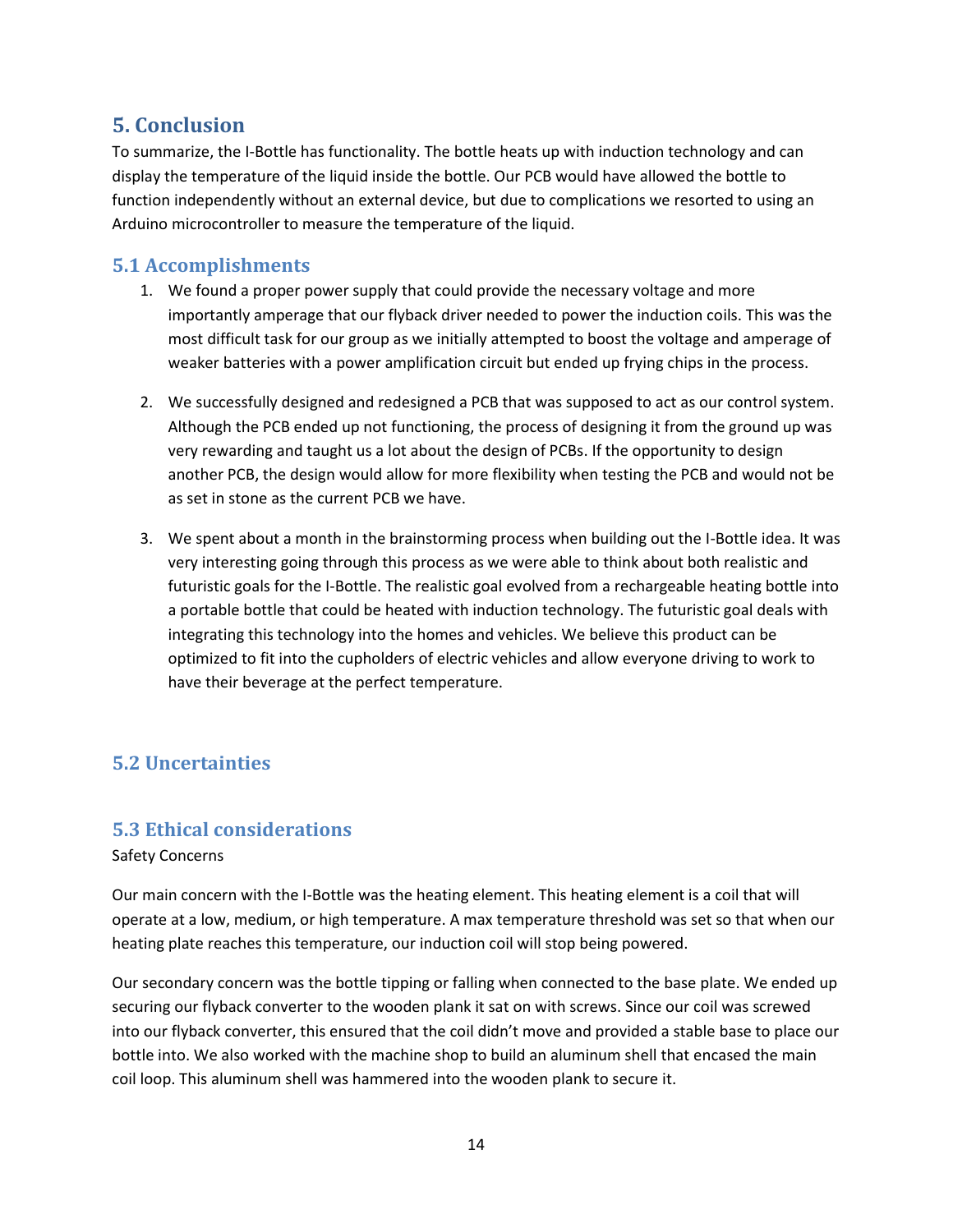Our base plate ended up being two wooden planks that were drilled together. The top wooden plank was slightly shorter so that the flyback converter could be elevated and provide room for the induction coil to rest on the bottom wooden plank. We chose wood since it's not magnetic and could withstand high temperatures before catching fire. It was also very sturdy and could easily be finished with a waterproof glaze. Some future additions include adding walls around the base plate and in between our main blocks of devices to separate our modules.

#### <span id="page-17-0"></span>**5.4 Future work**

The I-Bottle has a myriad of utilizations given the right technology and engineering. A few ideas to implement the Induction Bottle in new and innovative ways are as follows:

- Miniaturizing the design into a portable heating system with wireless rechargeable batteries, to keep liquid at a desired temperature at any time. The base plate would be made to charge the batteries, while the induction heating technology would be built into the bottle, with heat proofing and pressure control to prevent malfunctions.
- The system works when running on a car battery and taking this route to consolidate the design into a car would be a logical decision. The induction heating system would be added into a cup holder, while the bottle would be made to contain the heat transferred and only operate when in the cup holder.